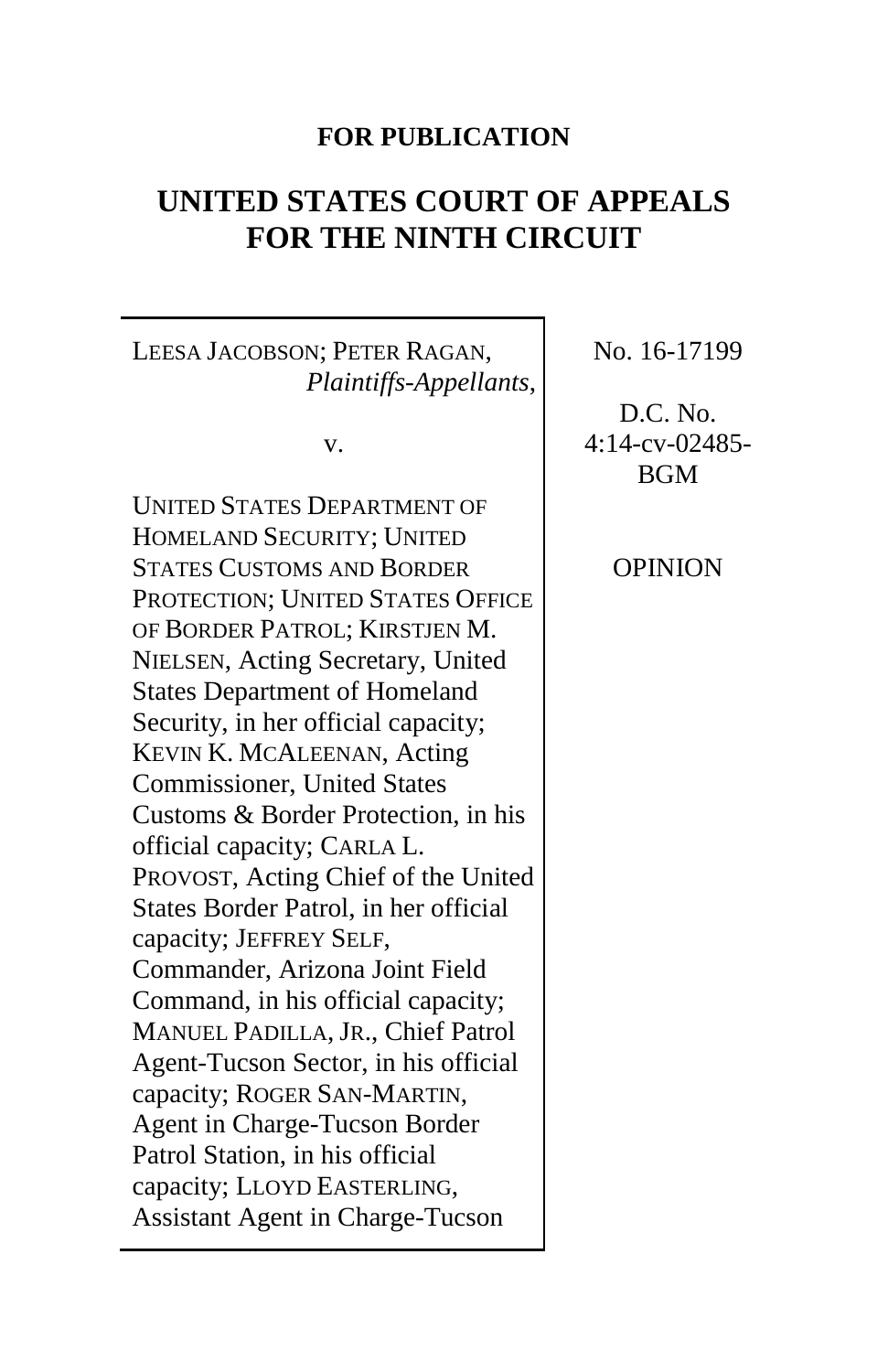Border Patrol Station, in his official capacity; J. JOYNER, Border Patrol Agent, in his official capacity; ROSALINDA HUEY, Border Patrol Agent, in her official capacity; N. BALLISTREA, Border Patrol Agent, in her official capacity; S. SPENCER, Border Patrol Agent, in his official capacity; K. RIDEN, Border Patrol Agent, in her official capacity, *Defendants-Appellees.*

> Appeal from the United States District Court for the District of Arizona Bruce G. Macdonald, Magistrate Judge, Presiding

Argued and Submitted December 5, 2017 San Francisco, California

Filed February 13, 2018

Before: MILAN D. SMITH, JR., and SANDRA S. IKUTA, Circuit Judges, and JOHN D. BATES,**[\\*](#page-1-0)** District Judge.

Opinion by Judge Milan D. Smith, Jr.

 $\overline{a}$ 

<span id="page-1-0"></span>**<sup>\*</sup>** The Honorable John D. Bates, Senior District Judge for the United States District Court for the District of Columbia, sitting by designation.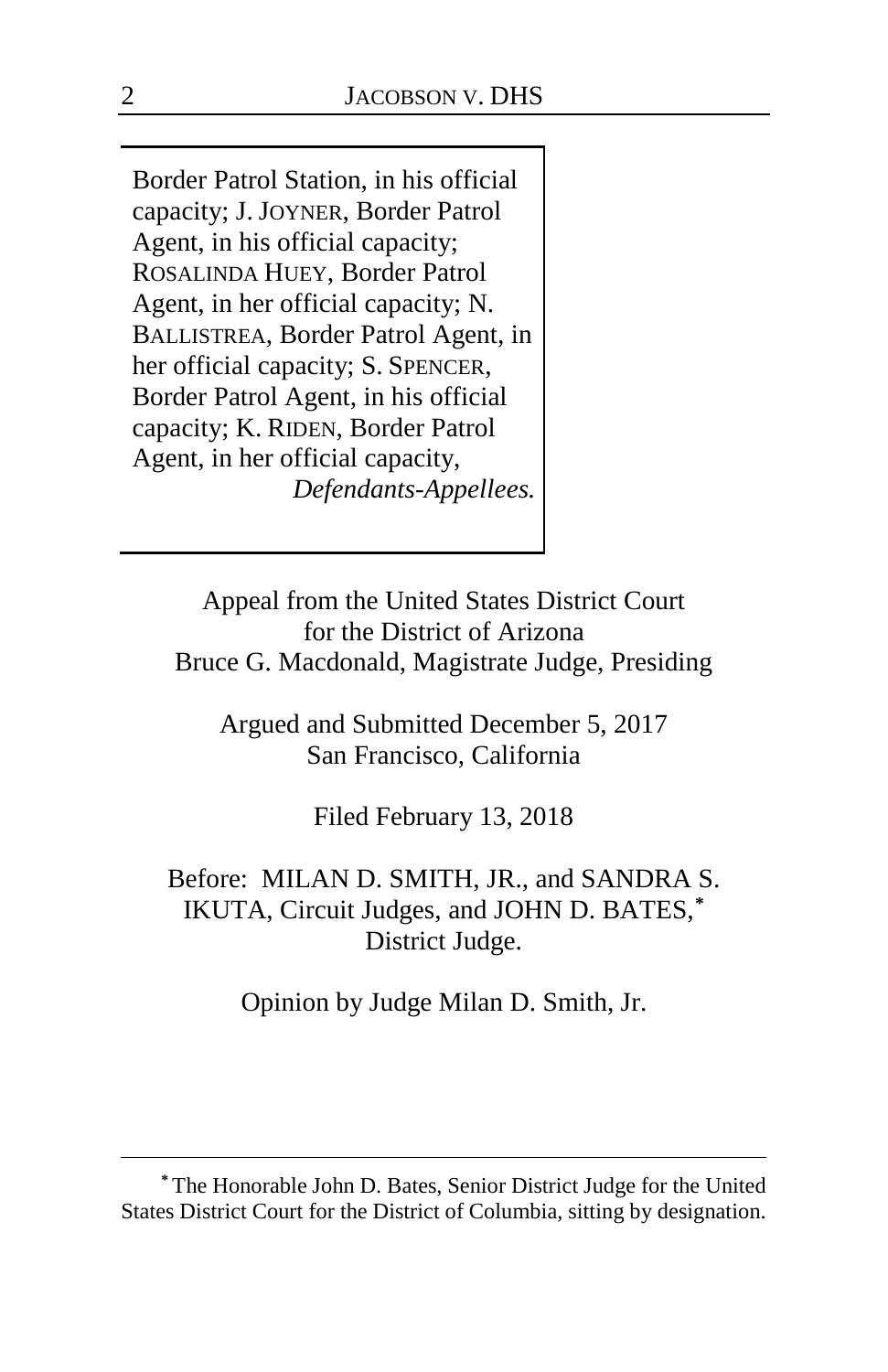## **SUMMARY[\\*\\*](#page-2-0)**

#### **Civil Rights**

The panel vacated the district court's summary judgment, entered before any discovery occurred, and remanded in an action in which appellants challenged their exclusion from an enforcement zone set up around a Border Patrol checkpoint area near their homes in rural Arizona.

Appellants alleged that the First Amendment afforded them the right both to protest and to monitor the activities at the Border Patrol checkpoint, which they contend include racial profiling and other abuses. The district court determined that the checkpoint area, including the enforcement zone, was a nonpublic forum from which the government could reasonably exclude appellants. The district court therefore denied the motion to take discovery pursuant to Federal Rule of Civil Procedure 56(d), on the ground that the information would not assist appellants in opposing summary judgment.

The panel held that appellants identified several areas where discovery was relevant to critical matters at issue in the summary judgment motion. First, information regarding law enforcement uses of the checkpoint area encompassed within the enforcement zone was relevant to the determination of whether the enforcement zone was a public or a nonpublic forum. Second, information about who had been allowed into the enforcement zone could reveal

 $\overline{a}$ 

<span id="page-2-0"></span>**<sup>\*\*</sup>** This summary constitutes no part of the opinion of the court. It has been prepared by court staff for the convenience of the reader.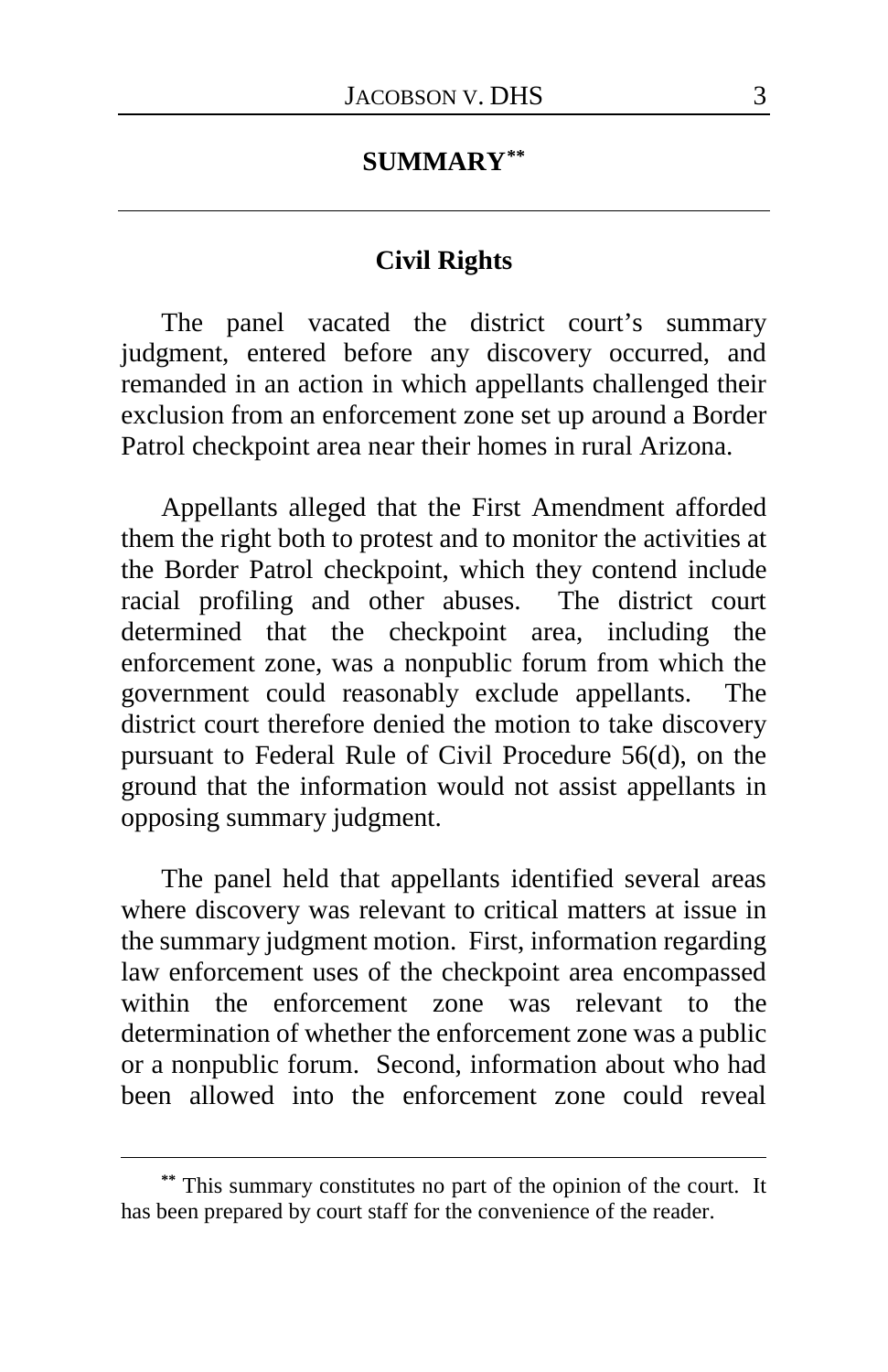whether the enforcement zone has been applied selectively based on viewpoint. Finally, information regarding traffic stops at the checkpoint was relevant to determine the accuracy of data gathered by appellants and their alternative opportunities for observation, as would be required to justify their exclusion from a public forum.

The panel held that the limited record before the district court did not permit it to conclude, as a matter of law, that the enforcement zone was a nonpublic forum, or, if it was, whether the government satisfied the requirements for excluding appellants from that nonpublic forum. On remand, and after appropriate discovery, the panel held that the district court will need to determine if there remain genuine issues of material fact regarding whether, and what part of, the enforcement zone is a public forum, and whether the government's exclusion policy is permissible under the principles of forum analysis.

## **COUNSEL**

Winslow Taub (argued), Tracy Zinsou, Ethan Forrest, and Neha Jaganathan, Covington & Burling LLP, San Francisco, California; Kathleen E. Brody and Brenda Muñoz Furnish, ACLU Foundation of Arizona, Phoenix, Arizona; Mitra Ebadolahi and David Loy, ACLU Foundation of San Diego & Imperial Counties, San Diego, California; for Plaintiffs-Appellants.

Patrick G. Nemeroff (argued) and Scott McIntosh, Appellate Staff; Elizabeth A. Strange, Acting United States Attorney; Chad A. Readler, Acting Assistant Attorney General; Civil Division, United States Department of Justice, Washington, D.C.; for Defendants-Appellees.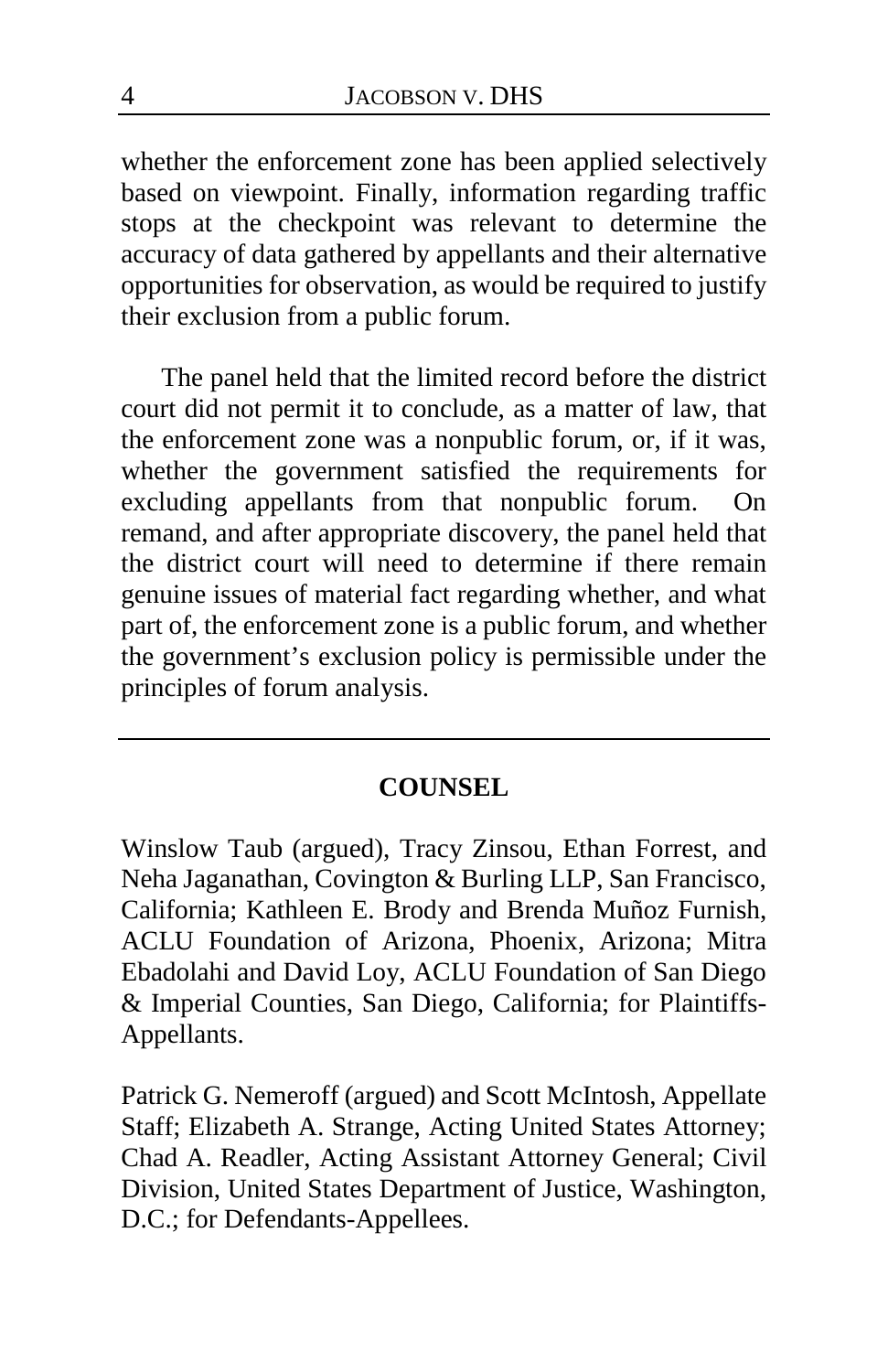Eugene Volokh, Scott & Cyan Banister First Amendment Clinic, UCLA School of Law, Los Angeles, California; Ilya Shapiro, Cato Institute, Washington, D.C.; for Amicus Curiae The Cato Institute.

Rochelle L. Wilcox, Taylor S. Ball, and John Parsi, Davis Wright Tremaine LLP, Los Angeles, California, for Amici Curiae National Press Photographers Association and The Center for Investigative Reporting Inc.

#### **OPINION**

M. SMITH, Circuit Judge:

Leesa Jacobson and Peter Ragan (collectively, Appellants) filed this suit to challenge their exclusion from an enforcement zone set up around a Border Patrol checkpoint area near their homes in rural Arizona. Before any discovery occurred, the district court granted summary judgment to the Defendants-Appellees (Appellees). We vacate and remand for further proceedings.

#### **FACTUAL AND PROCEDURAL BACKGROUND**

Since 2007, the United States Border Patrol (BP) has operated a checkpoint on Arivaca Road, a rural two-lane road in southern Arizona. The checkpoint includes a primary inspection area located on Arivaca Road itself, and a secondary inspection area located on the south side of Arivaca Road. Eastbound motorists are stopped and questioned at the primary inspection area and, in some cases, directed to the secondary inspection area for further questioning. The improvements in the checkpoint area include two portable restrooms, a portable office unit made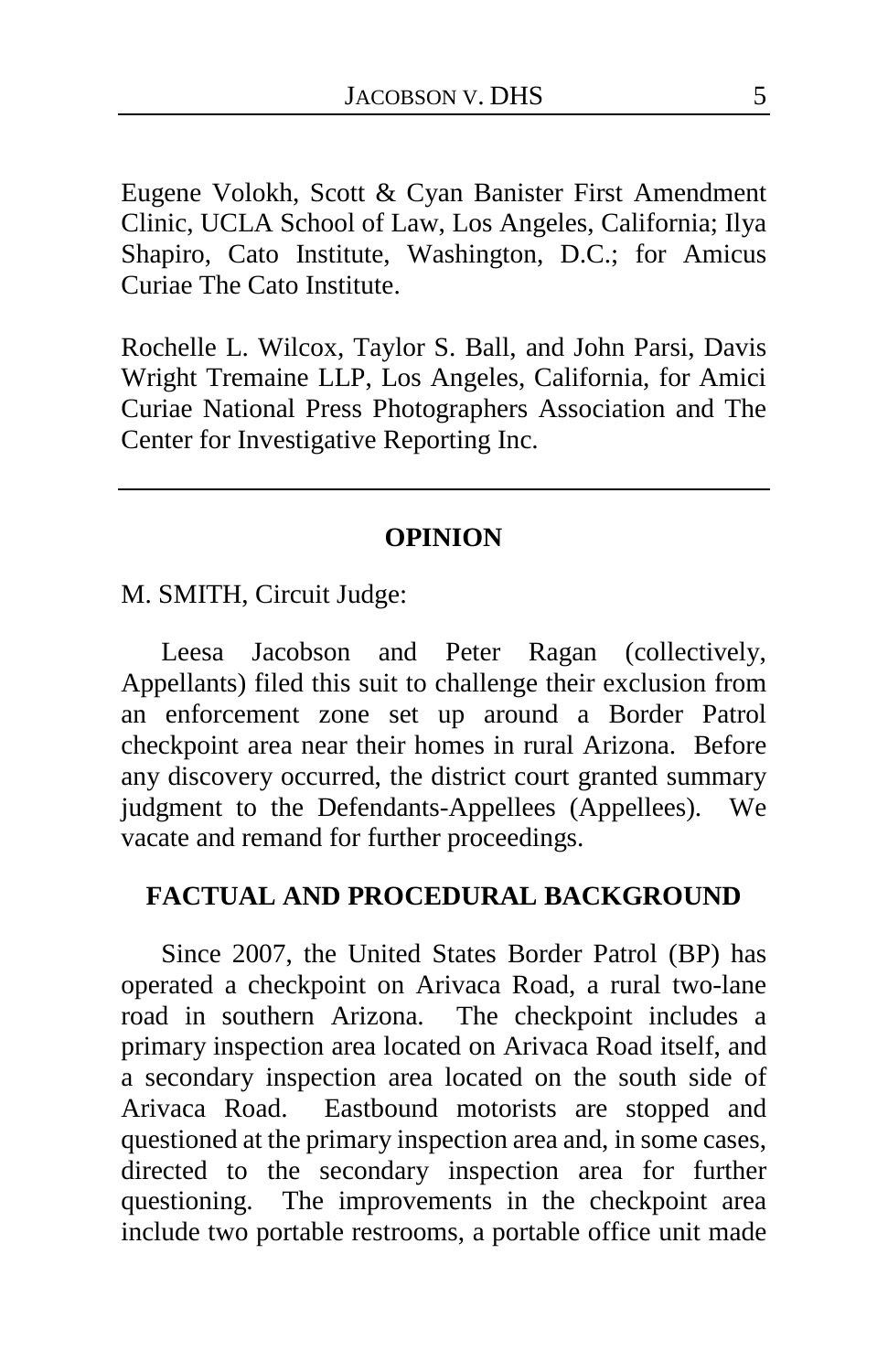of storage containers, a portable kennel, several portable lights, and road signs, all located on the south side of Arivaca Road.

Residents of nearby towns such as the Appellants must pass through the checkpoint on their daily routines and stop when traveling eastbound. Some of them, as part of an organization called People Helping People (PHP), held a protest near the checkpoint area on December 8, 2013. The protest was spurred by community complaints that BP agents racially profiled, unlawfully searched, and used excessive force on people stopped at the checkpoint. The BP agent in charge of the checkpoint area learned of the planned protest and decided to suspend checkpoint operations during the protest, allegedly for the safety of all involved, which permitted cars to pass uninspected. On February 26, 2014, the Appellants and others returned to the checkpoint area to protest and to monitor activities within the checkpoint area. The protesters stood first on the south side of Arivaca Road, and later on the north side of the road, in each case approximately 100 feet east of the portable office. After the protesters refused to move further away from the checkpoint area, BP agents erected a yellow tape barrier across the north and south shoulders of Arivaca Road approximately 150 feet east of the portable office unit, and required the protesters to relocate behind those barriers.

During the following week, the tape barrier was replaced with rope barriers on both ends, and signs were added forbidding unauthorized entry. The rope barriers and the signs remain in place approximately 150 feet east and west of the portable office unit. Protesters who have attempted to cross the rope barriers have been threatened with arrest and forced back behind those barriers. In total, the so-called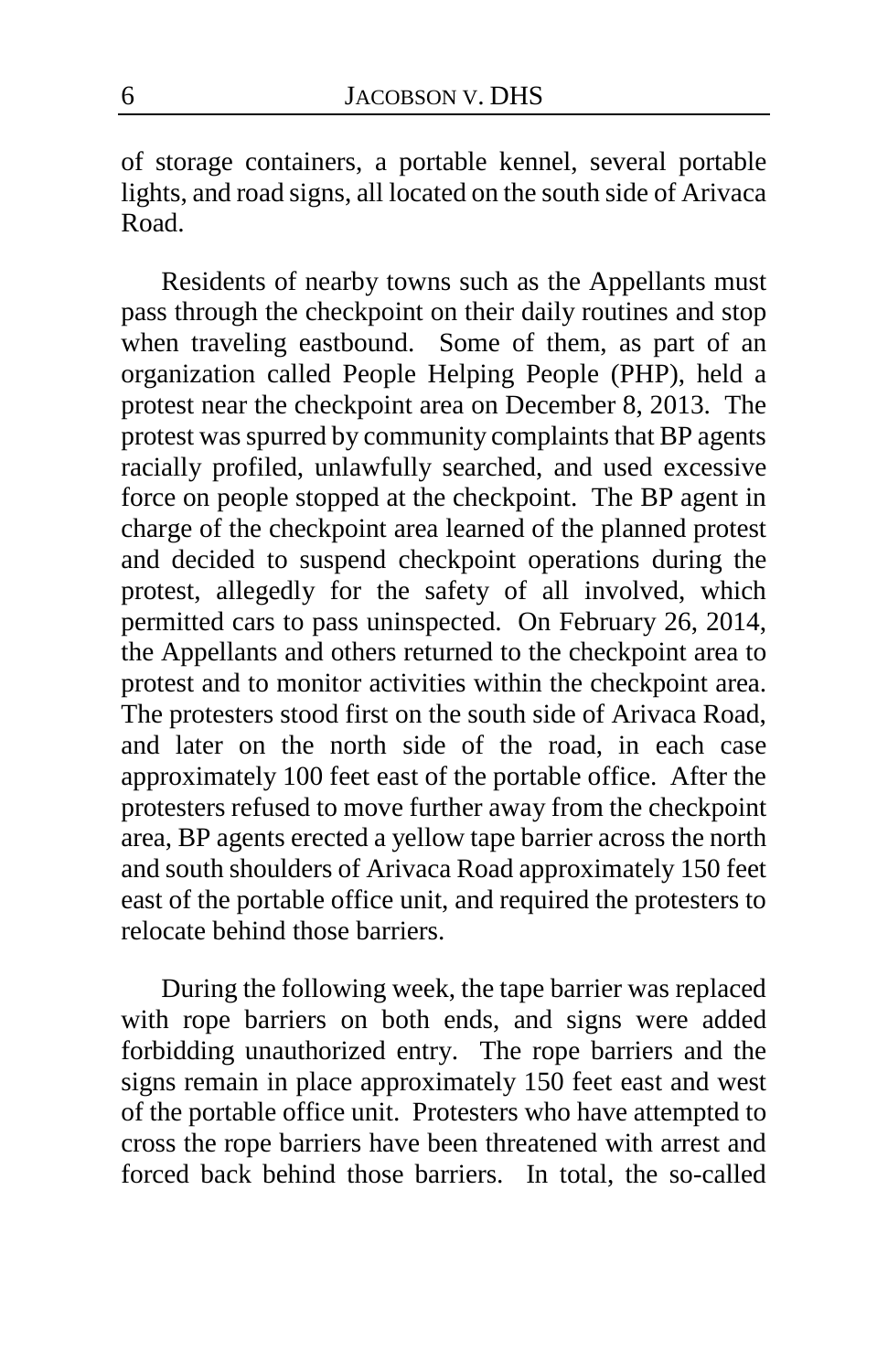enforcement zone of the checkpoint area extends for approximately 391 feet along Arivaca Road.

Several incidents led Appellants to believe that the enforcement zone policy was selectively enforced against them. The agents in charge stated in an email to Appellants and at a public presentation that agents on the scene are the ones who determine "who can enter into the perimeter" and "where [Appellants] can and can't be." On April 3, 2014, one of the Appellants saw a local resident arrive at the checkpoint area, park inside the enforcement zone, and remain inside the barrier for approximately 40 minutes. The local resident's wife also arrived and parked inside the barrier. The local resident, who was known to be a supporter of the BP and an opponent of PHP, questioned and harassed the PHP protesters. BP agents did not ask the local resident to leave the enforcement area. As he departed, he shouted "Well, we had our fun today" to the BP agents on duty, who smiled and laughed. When the Appellants asked an agent at the checkpoint area if they had given the local residents permission to be in the enforcement zone, the agent replied, "It's a free country." When the agent in charge learned of this incident from Appellants' counsel on April 16, 2014, he directed watch commanders to discuss the incident with checkpoint agents and make clear that what had been done was unacceptable.

Subsequently, a surveyor hired by Appellants was allowed inside the enforcement zone. The agents on duty explained to the surveyor that "the barriers were in place only to exclude people who might interfere with Border Patrol activities, such as protestors." One agent invited the surveyor to share a meal with the agents on duty. On another occasion, BP agents allowed reporters and pedestrians to walk along the north side of the road through the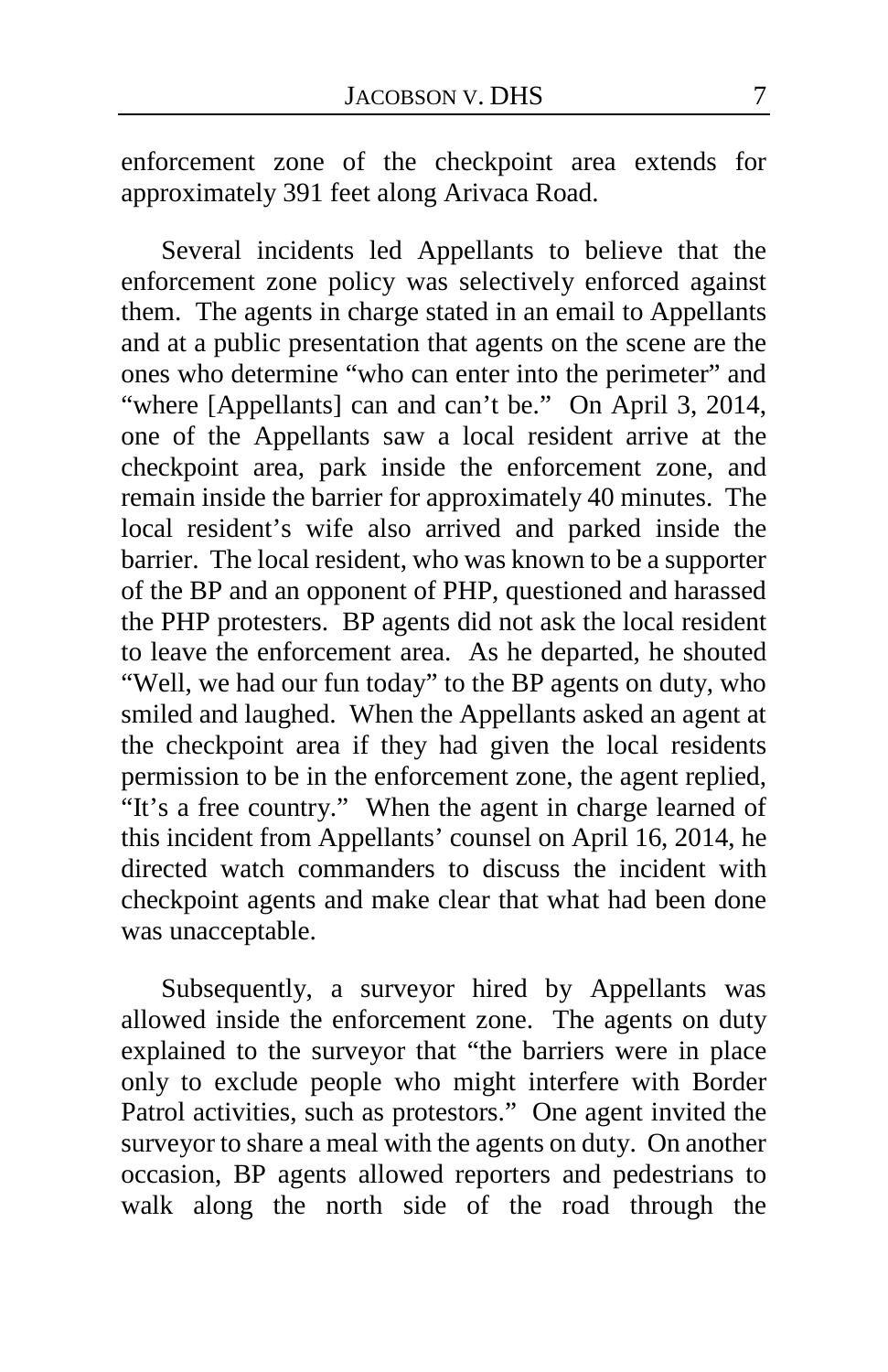enforcement zone during a PHP rally; but, on the same day, agents parked their vehicles so as to impede the PHP monitors from even viewing, much less entering, the enforcement zone.

Appellants filed suit on November 20, 2014, alleging unlawful infringement of their First Amendment rights and retaliation for exercise of those rights. The complaint sought injunctive and declaratory relief as well as costs and attorney's fees. After the district court denied Appellants' motion for a preliminary injunction, Appellees moved to dismiss or, in the alternative, for summary judgment. Appellants opposed this motion and moved for discovery. Based only on the pleadings and declarations, and before any discovery had taken place, the district court denied Appellees' motion to dismiss, denied Appellants' motion to take discovery, and granted summary judgment to Appellees on the ground that the checkpoint area, including the enforcement zone, is a nonpublic forum, and that the restrictions on speech therein are content-neutral and reasonable. Appellants timely appealed.

#### **ANALYSIS**

Appellants maintain that the First Amendment affords them the right both to protest and to monitor the activities at the BP checkpoint, which they contend include racial profiling and other abuses. *See Animal Legal Def. Fund v. Wasden*, 878 F.3d 1184, 1203 (9th Cir. 2018) ("It is no surprise that we have recognized that there is a 'First Amendment right to film matters of public interest.'" (quoting *Fordyce v. City of Seattle*, 55 F.3d 436, 439 (9th Cir. 1995))). They argue that the district court erred in concluding as a matter of law that the government may exclude them from the entire enforcement zone, and that it abused its discretion by denying their motion for discovery.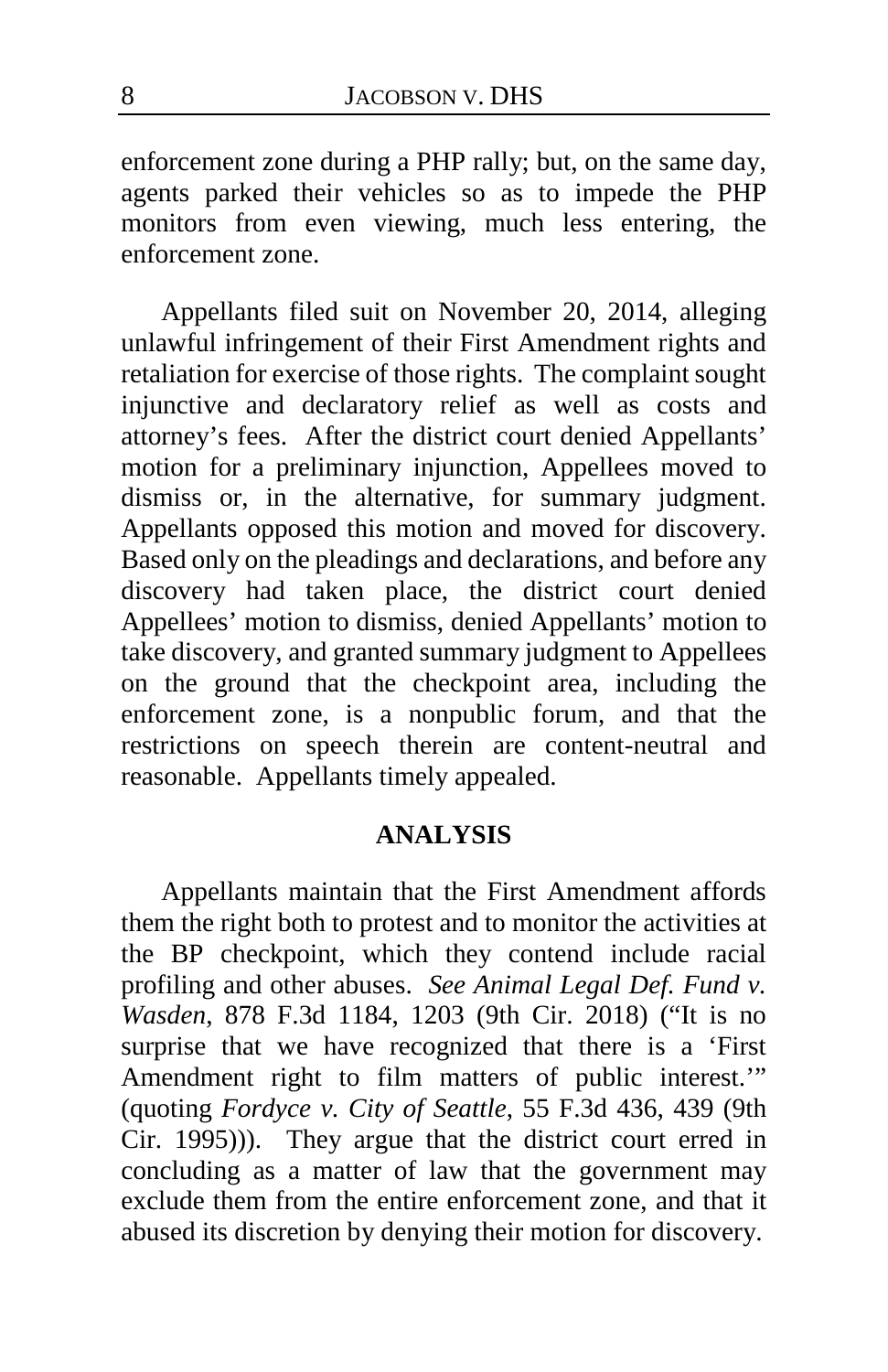We examine these questions within the framework of forum analysis, in which the level of judicial scrutiny depends upon whether the site is properly categorized as a public forum or a nonpublic forum. *See Int'l Soc'y for Krishna Consciousness of Cal., Inc. v. City of Los Angeles*, 764 F.3d 1044, 1049 (9th Cir. 2014). In a public forum, the government "may impose reasonable, content-neutral restrictions on the time, place, or manner of protected speech so long as those limits are 'narrowly tailored to serve a significant governmental interest' and 'leave open ample<br>alternative channels for communication of the alternative channels for communication of the information.'" *Id.* (quoting *Ward v. Rock Against Racism*, 491 U.S. 781, 791 (1989)). We have referred to this test as "an intermediate level of scrutiny." *Id.* (quoting *Berger v. City of Seattle*, 569 F.3d 1029, 1059 (9th Cir. 2009) (en banc)). In a nonpublic forum, restrictions on speech must only be "'reasonable in light of the purpose served by the forum' and 'viewpoint neutral.'" *Id.* (quoting *Cornelius v. NAACP Legal Def. & Educ. Fund, Inc.*, 473 U.S. 788, 806 (1985)).

The enforcement zone, consisting of strips of public land along a public roadway, may have begun as a public forum. *See Comite de Jornaleros de Redondo Beach v. City of Redondo Beach*, 657 F.3d 936, 945 (9th Cir. 2011) ("Public streets and sidewalks 'occupy a "special position in terms of First Amendment protection."' They are 'the archetype of a traditional public forum.'" (alteration and citations omitted) (quoting *Snyder v. Phelps*, 562 U.S. 443, 456 (2011))); *see also Long Beach Area Peace Network v. City of Long Beach*, 574 F.3d 1011, 1022 (9th Cir. 2009). Since 2007, it has also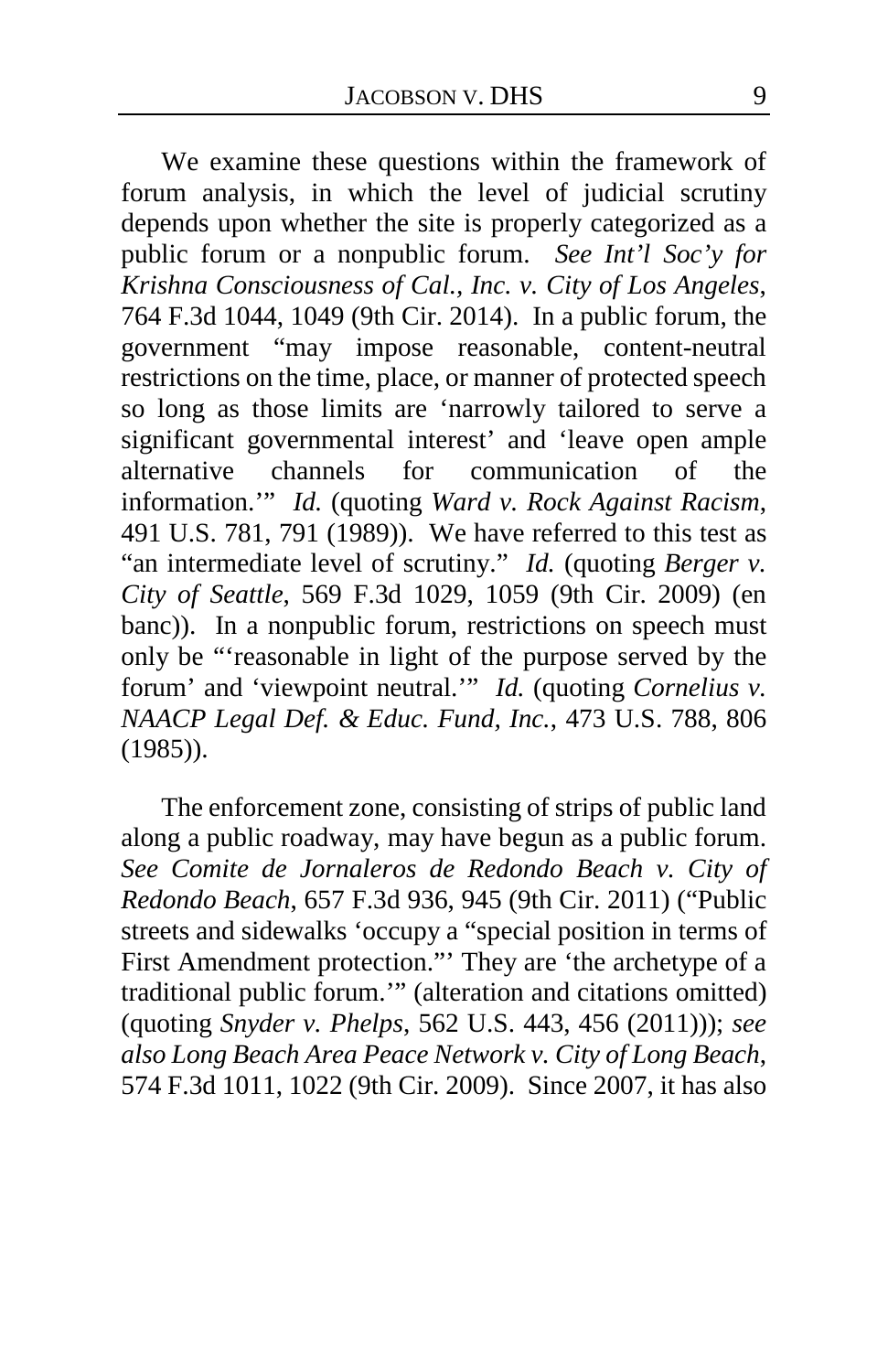served as, or abutted, a BP checkpoint.**[1](#page-9-0)** One question before us is whether this new use has changed the enforcement zone's character from a public forum to a nonpublic forum. "Although it is possible for a public forum to lose its status, 'the destruction of public forum status . . . is at least presumptively impermissible.'" *ACLU of Nev. v. City of Las Vegas*, 333 F.3d 1092, 1105 (9th Cir. 2003) (alteration in original) (quoting *United States v. Grace*, 461 U.S. 171, 180 (1983)). Therefore, the government bears the burden of showing that an area previously serving as a rural public road "is no longer a [rural public road] and has lost its public forum status." *Id.* "In order to change a property's public forum status, the [government] 'must alter the objective physical character or uses of the property.'" *Id.* (quoting *Int'l Soc'y for Krishna Consciousness v. Lee*, 505 U.S. 672, 700 (1991) (Kennedy, J., concurring)); *cf. Hale v. Dep't of Energy*, 806 F.2d 910, 915 (9th Cir. 1986) (holding that an access road was a nonpublic forum because it had been "withdrawn from public use for the purpose of conducting nuclear testing").

This inquiry is, to a large extent, factual. "Context matters in forum analysis." *Wright v. Incline Vill. Gen. Improvement Dist*., 665 F.3d 1128, 1136 (9th Cir. 2011). This circuit has developed a fact-intensive, three-factor test

 $\overline{a}$ 

<span id="page-9-0"></span>**<sup>1</sup>** The parties dispute whether all of the enforcement zone is part of the checkpoint area: the government maintains that the "checkpoint" is the entire enforcement zone, while Appellants argue that the "checkpoint" is only the actual structures and areas used for law enforcement activities, such as the portable office and the secondary inspection area, and the enforcement zone stretches far beyond the checkpoint. To the extent this is a question of semantics, we may disregard it; to the extent it is a factual question with any legal relevance, there is a genuine issue of material fact which must be resolved in favor of the nonmoving party on a motion for summary judgment.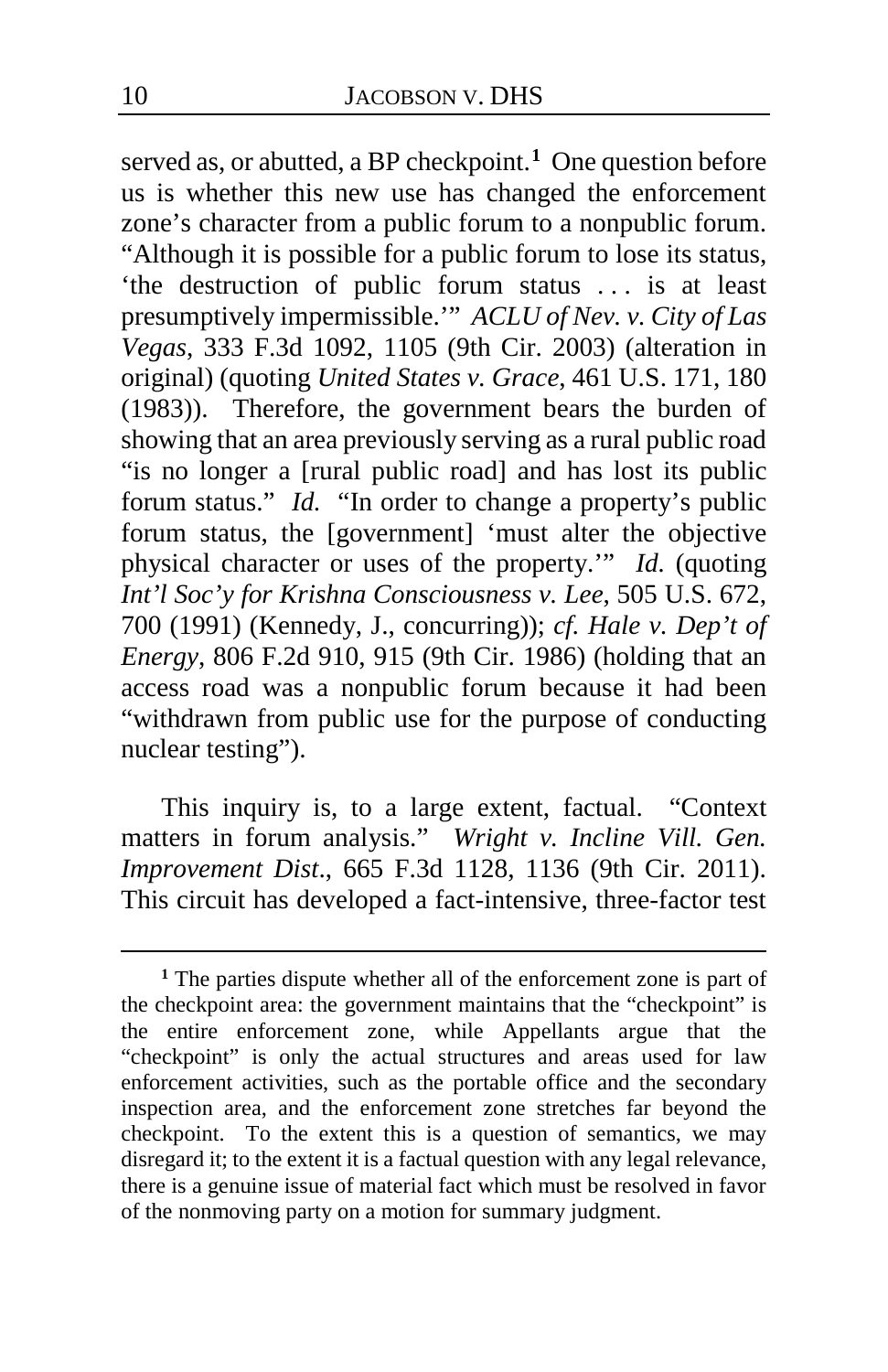to determine whether a location is a public forum in the first instance. *See ACLU of Nev.*, 333 F.3d at 1100–01. Determining whether the government has "alter[ed] the objective physical character or uses of [a] property" that was previously a public forum, *id.* at 1105 (citation omitted), is likewise fact-specific, *see, e.g.*, *id.* ("The principal uses of Fremont Street, both before and after its transformation, are as a commercial district and public thoroughfare."); *Venetian Casino Resort, LLC v. Local Joint Exec. Bd. of Las Vegas*, 257 F.3d 937, 944 (9th Cir. 2001) ("The newly constructed sidewalk still performs the same role as a thoroughfare for pedestrian traffic along Las Vegas Boulevard that it performed before . . . ."). Therefore, it may be difficult to make a forum determination without a full factual record. *See Kaahumanu v. Hawaii*, 682 F.3d 789, 800 (9th Cir. 2012) ("On the record before us, it is difficult to put all of Hawai'i's unencumbered state beaches into a single forum category."); *Ctr. for Bio-Ethical Reform, Inc. v. City & Cty. of Honolulu*, 455 F.3d 910, 920 (9th Cir. 2006) ("We do not express any opinion as to whether the beaches are public fora because the record is not developed on this point . . . ."); *Preminger v. Principi*, 422 F.3d 815, 823 n.5 (9th Cir. 2005) ("Plaintiffs' mere mention of the parks and streets on the Campus, areas generally considered traditional public fora, is insufficient for us to classify them because the preliminary injunction record contains insufficient detail."). It is all the more difficult in a case like this one, in which the facts in the record are at times contradictory and contested by the parties.

Appellants argue that the district court could not resolve this factual dispute on the record before it, and hence abused its discretion by denying their request to take discovery pursuant to Federal Rule of Civil Procedure 56(d). We agree. "Where . . . a summary judgment motion is filed so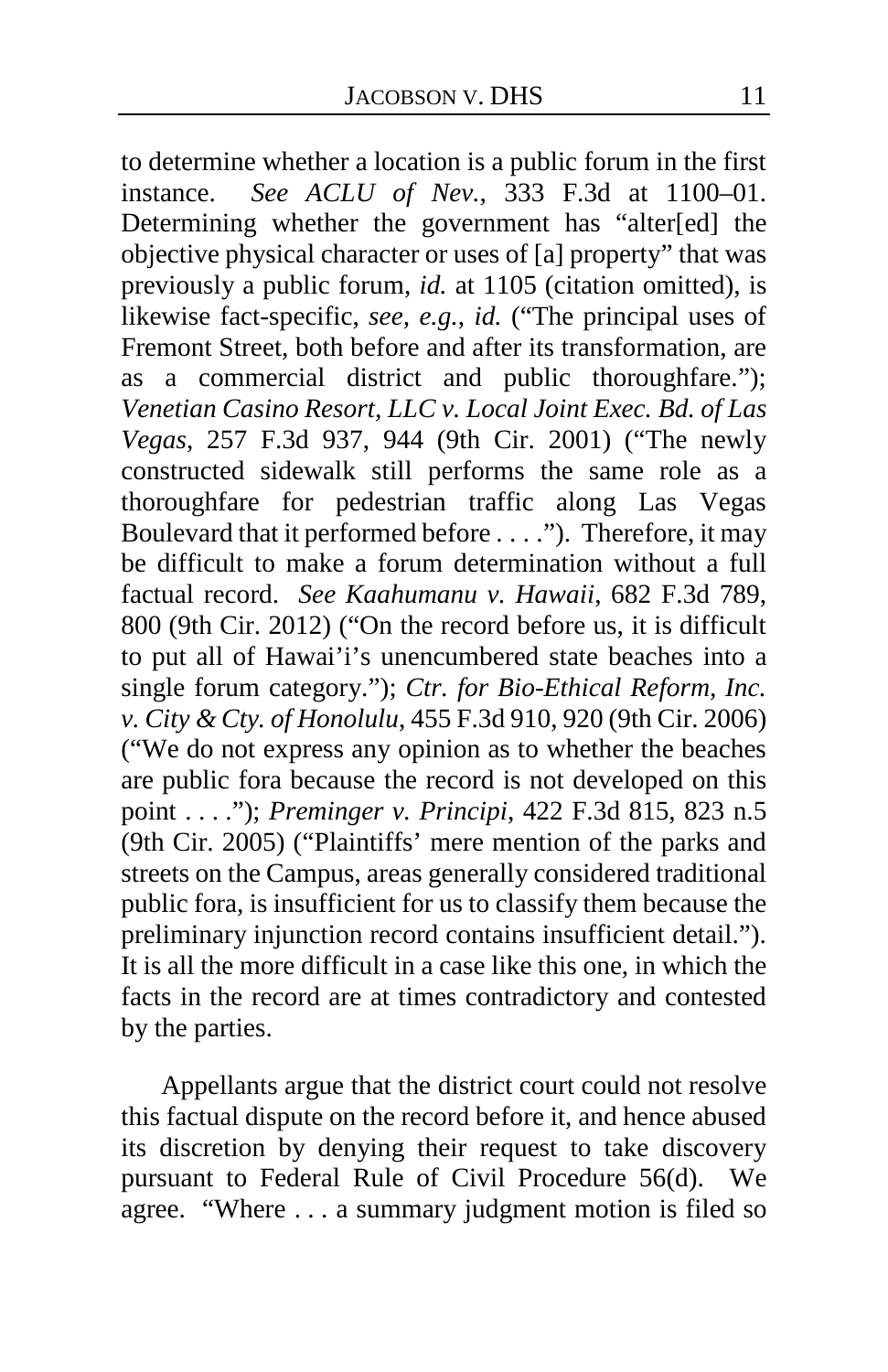early in the litigation, before a party has had any realistic opportunity to pursue discovery relating to its theory of the case, district courts should grant any Rule 56[(d)] motion fairly freely." *Burlington N. Santa Fe R.R. Co. v. Assiniboine & Sioux Tribes of Fort Peck Reservation*, 323 F.3d 767, 773 (9th Cir. 2003).

The district court denied the Rule 56(d) motion on the ground that the information sought "would not assist [Appellants] in opposing summary judgment regarding whether the checkpoint is a non-public forum." However, Appellants identified several areas in which they sought discovery relevant to critical matters at issue in the summary judgment motion.

First, Appellants sought discovery regarding the law enforcement uses of the checkpoint area encompassed within the enforcement zone, including rules and regulations governing the use of the checkpoint area. These uses are relevant to the determination of whether the enforcement zone is a public or a nonpublic forum. Moreover, regardless of which level of scrutiny applies, they may be relevant to<br>the ultimate constitutional question of whether the the ultimate constitutional question of whether enforcement zone policy violates the First Amendment. The limited information in the record regarding the layout and use of the checkpoint area leaves many questions unanswered about the specific uses of areas outside the primary and secondary inspection zones. For example, evidence that large portions of the enforcement zone are unused for checkpoint activities would tend to create genuine issues of material fact as to whether the government has transformed the enforcement zone along Arivaca Road into a nonpublic forum and, if the area is still a public forum, whether the enforcement zone is narrowly tailored to the government's interest in operating a BP checkpoint. *See*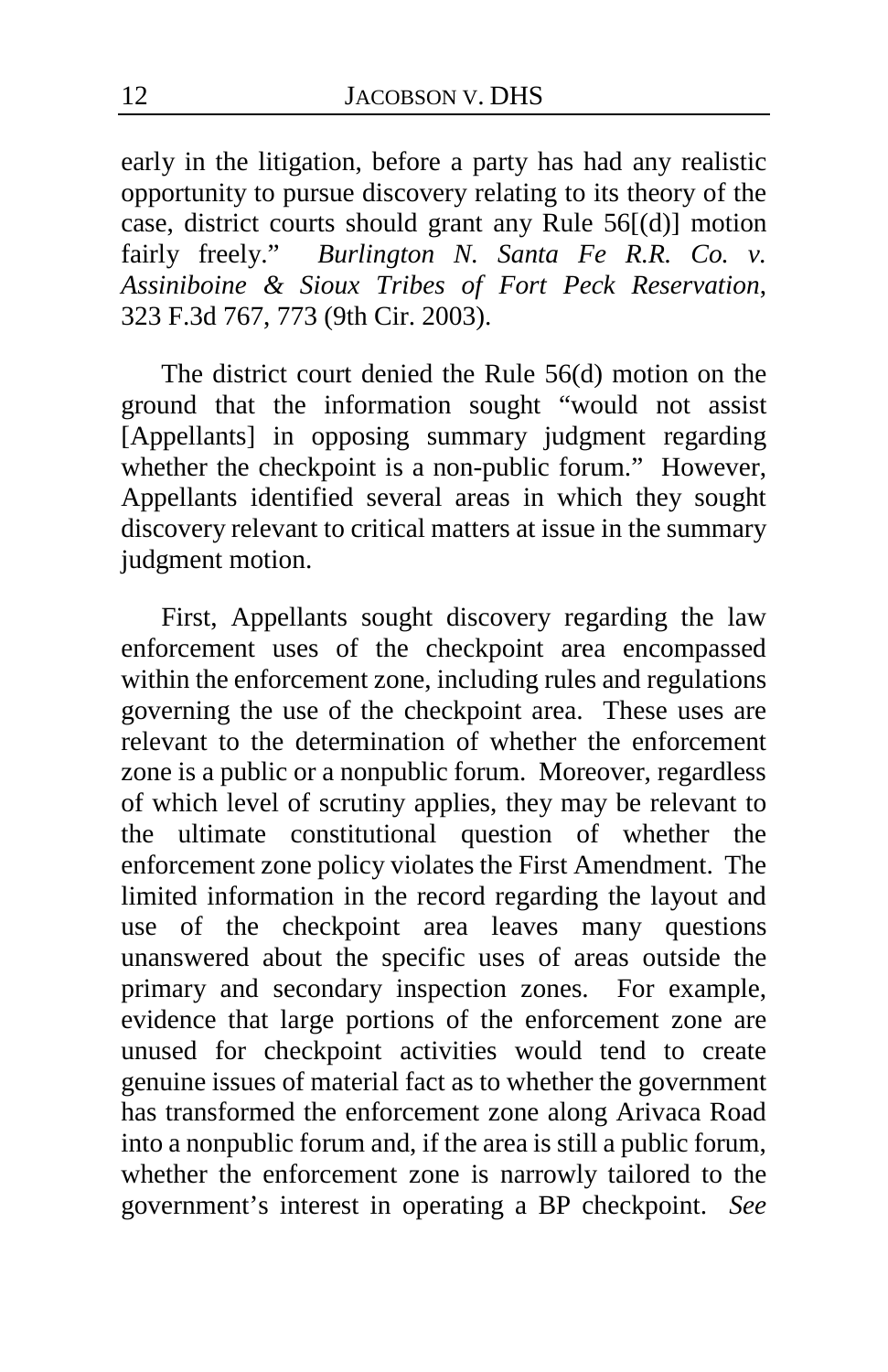*Long Beach Area Peace Network*, 574 F.3d at 1039–40; *Bay Area Peace Navy v. United States*, 914 F.2d 1224, 1228 (9th Cir. 1990).

Second, Appellants sought discovery about who has been allowed into the enforcement zone and why. This information could reveal whether the enforcement zone has been applied selectively based on viewpoint. The government's stated policy is that "pedestrians are allowed inside the checkpoint only for official purposes," but without the benefit of discovery Appellants have already adduced evidence that calls that policy into question. While BP has consistently excluded Appellants and other protesters from the enforcement zone, the record shows that other visitors who were not protesting have been allowed inside. Whether the enforcement zone is a public or a nonpublic forum, evidence that civilians friendly or neutral to BP have been permitted into the enforcement zone while other civilians with a hostile message have been excluded—beyond the incidents already in the record—would tend to create a genuine issue of material fact as to the viewpoint neutrality of the government's policy. *See Rosenberger v. Rector & Visitors of Univ. of Va.*, 515 U.S. 819, 829 (1995).

Finally, Appellants sought discovery of data regarding traffic stops at the checkpoint, in order to determine the accuracy of the data gathered by Appellants from their positions outside the enforcement zone. This information is relevant to whether Appellants have ample alternative opportunities for observation, as would be required to justify their exclusion from a public forum. *See Reed v. Lieurance*, 863 F.3d 1196, 1212 (9th Cir. 2017).

The limited record before the district court does not permit us to conclude, as a matter of law, that the enforcement zone is a nonpublic forum, or, if it is, that the